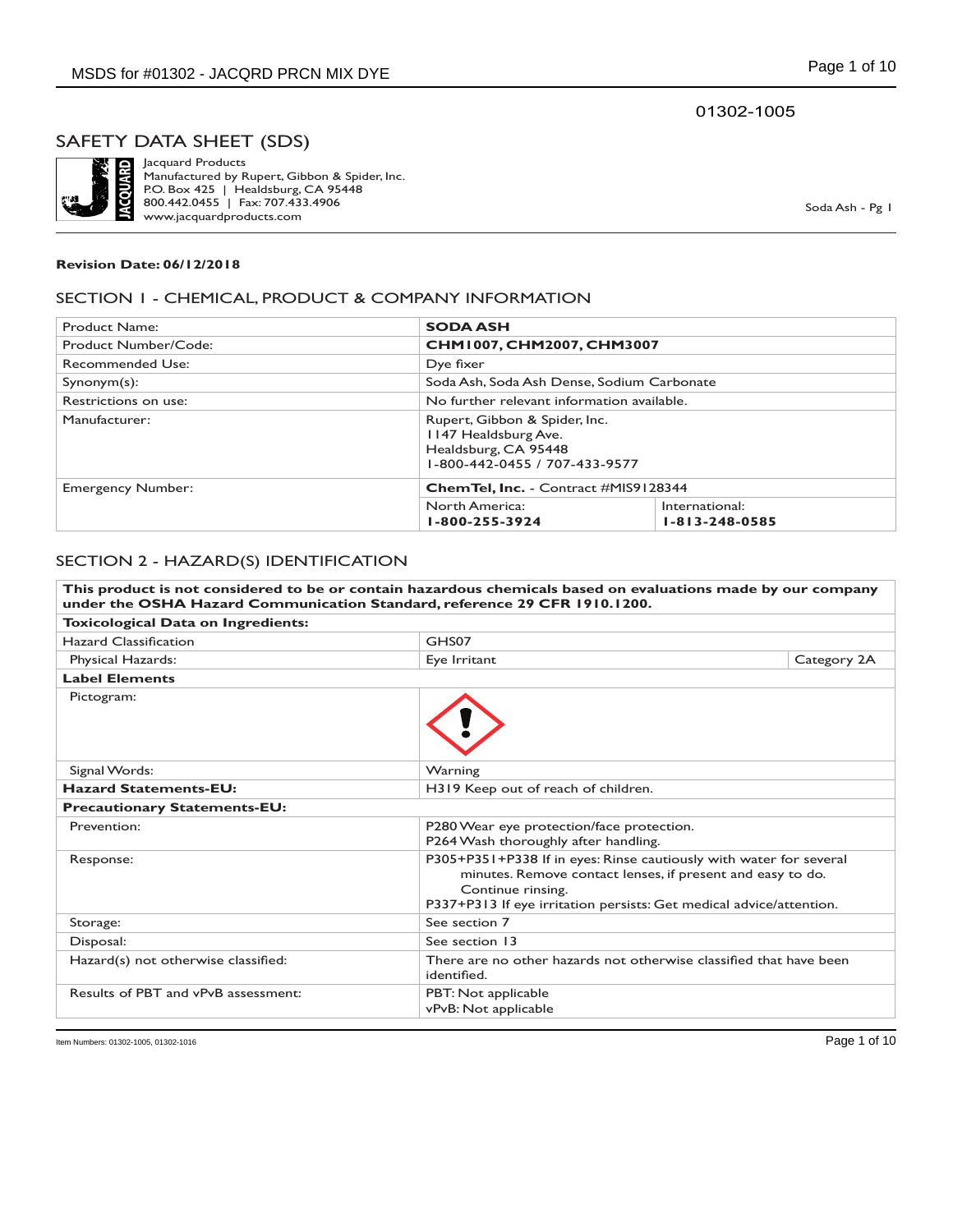Rupert, Gibbon & Spider, Inc. | P.O. Box 425 | Healdsburg, CA 95448 | 800.442.0455 | Fax: 707.433.4906 | www.jacquardproducts.com

## SECTION 3 - COMPOSITION / INFORMATION ON INGREDIENTS

| <b>Chemical identity</b><br>(Substances)       | <b>Content in percent</b><br>(%)* | CAS#     | <b>EC Number</b> | <b>Index Number</b>  |
|------------------------------------------------|-----------------------------------|----------|------------------|----------------------|
| Sodium Carbonate<br>Trade name: Soda Ash Dense | 100%                              | 497-19-8 | 207-838-8        | $011 - 005 - 00 - 2$ |

## SECTION 4 - FIRST AID MEASURES

| <b>Description of first aid measures:</b>                                      |                                                                                                                                    |
|--------------------------------------------------------------------------------|------------------------------------------------------------------------------------------------------------------------------------|
| General information:                                                           | No special measures required.                                                                                                      |
| In the event of skin contact:                                                  | Brush off loose particles from skin. Immediately rinse with water.<br>If skin irritation continues, consult a doctor.              |
| In the event of eye contact:                                                   | Remove contact lenses if worn. Rinse opened eye for several minutes<br>under running water. If symptoms persist, consult a doctor. |
| In the event of swallowing:                                                    | Rinse out mouth and then drink plenty of water.<br>Do not induce vomiting; immediately call for medical help.                      |
| In the event of exposure by inhalation:                                        | Supply fresh air; consult doctor in case of complaints.                                                                            |
| Most important symptoms and effects, acute and<br>delayed:                     | Slight irritant effect on skin and mucous membranes. Irritant to eyes.<br>Gastric or intestinal disorders when ingested. Coughing. |
| Indication of any immediate medical attention and<br>special treatment needed: | No further relevant information available.                                                                                         |
| Danger:                                                                        | No further relevant information available.                                                                                         |

#### SECTION 5 - FIREFIGHTING MEASURES

| Extinguishing media:                                    | Use fire fighting measures that suit the environment. None                        |
|---------------------------------------------------------|-----------------------------------------------------------------------------------|
| Special hazards arising from the substance or mixture : | Formation of toxic gases is possible during heating or in case of fire.           |
| Advice for fire fighters:                               | Wear self-contained respiratory protective device. Wear fully protective<br>suit. |
| Additional information:                                 | No further relevant information available.                                        |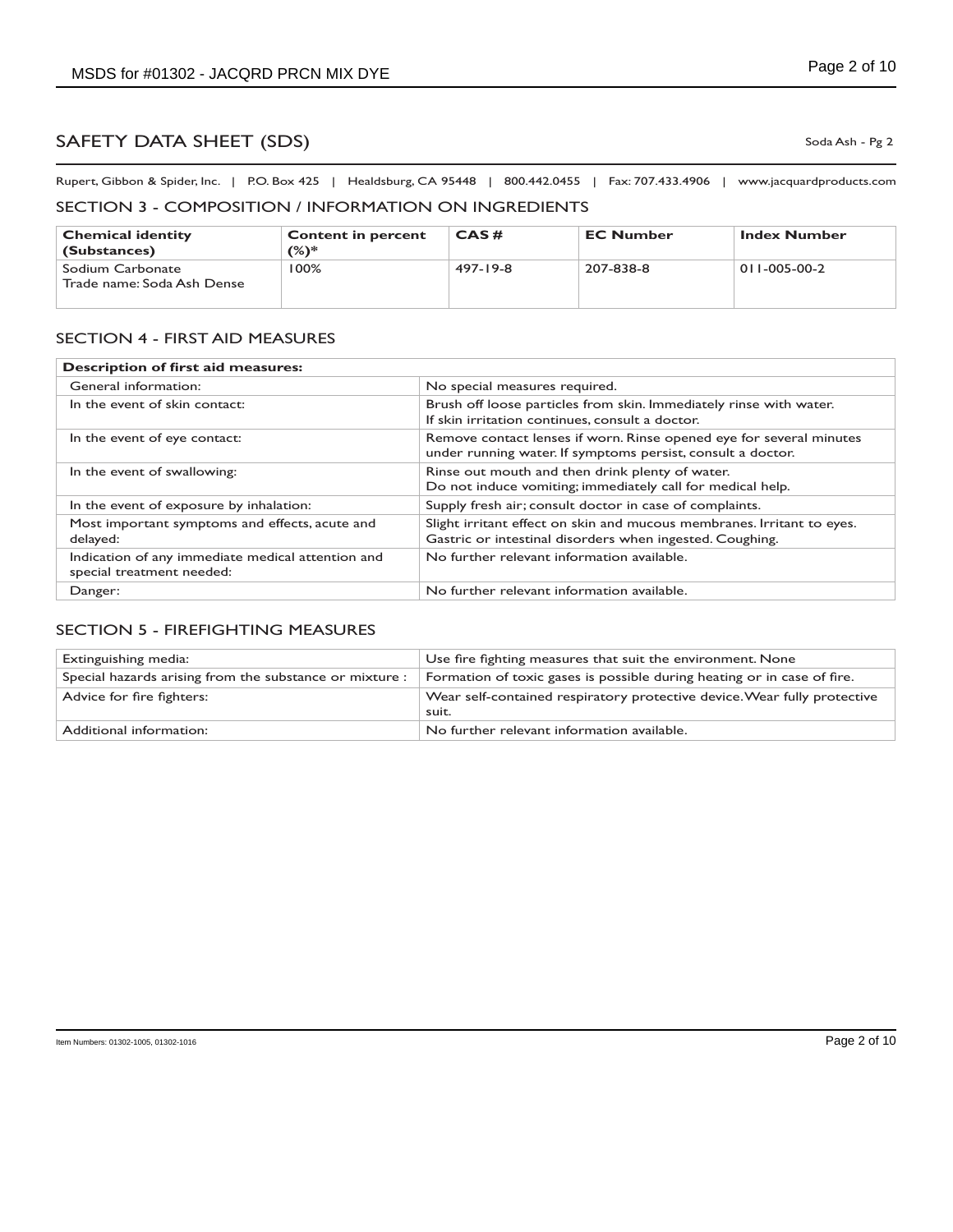Rupert, Gibbon & Spider, Inc. | P.O. Box 425 | Healdsburg, CA 95448 | 800.442.0455 | Fax: 707.433.4906 | www.jacquardproducts.com

#### SECTION 6 - ACCIDENTAL RELEASE MEASURES

| Personal precautions, protective equipment and<br>emergency procedures: | Use respiratory protective device against the effects of fumes/dust/<br>aerosol. Ensure adequate ventilation. Wear protective equipment. Keep<br>unprotected persons away. |
|-------------------------------------------------------------------------|----------------------------------------------------------------------------------------------------------------------------------------------------------------------------|
| Methods and material for containment and clean up:                      | Pick up mechanically.<br>Dispose contaminated material as waste according to section 13. Send<br>for recovery or disposal in suitable receptacles.                         |
| Environmental procedures:                                               | Do not allow to enter sewers/ surface or ground water. Damp down<br>dust with water spray.                                                                                 |
| Reference to other sections:                                            | See Section 7 for information on safe handling.<br>See Section 8 for information on personal protection equipment.<br>See Section 13 for disposal information.             |

#### SECTION 7 - HANDLING AND STORAGE

| Precautions for safe handling:                                  | Prevent formation of dust. Any deposit of dust which cannot be avoided<br>must be regularly removed.       |
|-----------------------------------------------------------------|------------------------------------------------------------------------------------------------------------|
| Conditions for safe storage including any<br>incompatibilities: | Requirements to be met by storerooms and receptacles:<br>Protect from humidity and water.                  |
|                                                                 | Information about storage in one common storage facility:<br>Store away from foodstuffs.                   |
|                                                                 | Do not store together with acids.                                                                          |
|                                                                 | Further information about storage conditions:<br>Store in cool, dry conditions in well-sealed receptacles. |
| Specific end $use(s)$ :                                         | No further relevant information available.                                                                 |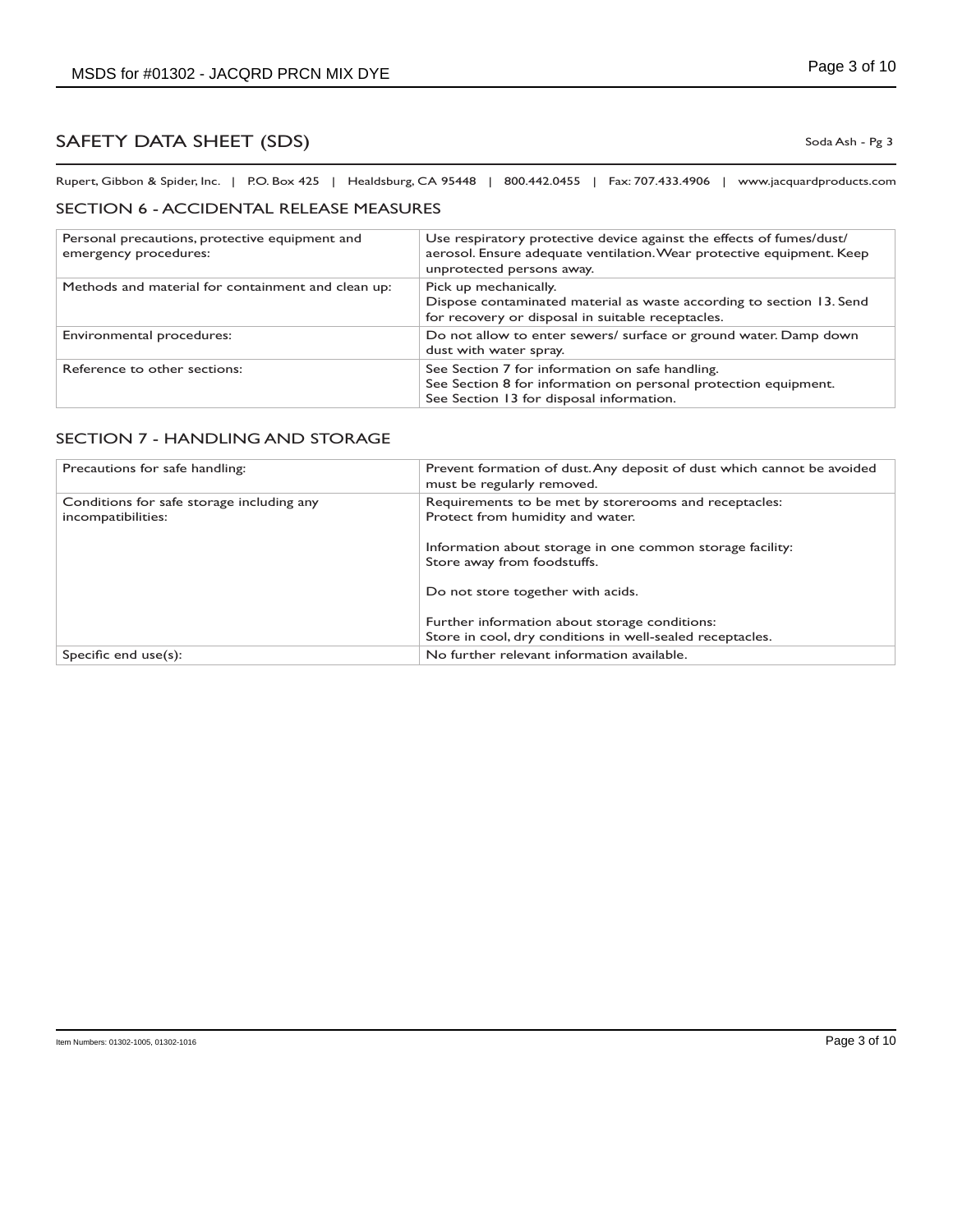Rupert, Gibbon & Spider, Inc. | P.O. Box 425 | Healdsburg, CA 95448 | 800.442.0455 | Fax: 707.433.4906 | www.jacquardproducts.com

## SECTION 8 - EXPOSURE CONTROLS / PERSONAL PROTECTION

| <b>Control parameters:</b>                                                |                                                                                                                                                                                                                                                          |
|---------------------------------------------------------------------------|----------------------------------------------------------------------------------------------------------------------------------------------------------------------------------------------------------------------------------------------------------|
| Components with limit values that require monitoring<br>at the workplace: | The product does not contain any relevant quantities of materials with<br>critical values that have to be monitored at the workplace.                                                                                                                    |
| Additional information:                                                   | The lists that were valid during the creation were used as basis.                                                                                                                                                                                        |
| <b>Exposure controls:</b>                                                 |                                                                                                                                                                                                                                                          |
| General protective and hygienic measures:                                 | The usual precautionary measures for handling chemicals should be<br>followed. Keep away from foodstuffs, beverages and feed.                                                                                                                            |
|                                                                           | Avoid contact with the eyes.                                                                                                                                                                                                                             |
|                                                                           | Avoid close or long term contact with the skin. Do not inhale dust /<br>smoke / mist.                                                                                                                                                                    |
|                                                                           | Immediately remove all soiled and contaminated clothing. Wash hands<br>before breaks and at the end of work.                                                                                                                                             |
| Appropriate engineering controls:                                         | No further relevant information available.                                                                                                                                                                                                               |
| Hand protection:                                                          | - Protective gloves<br>The glove material has to be impermeable and resistant to the product/<br>the substance/ the preparation. Selection of the glove material on consid-<br>eration of the penetration times, rates of diffusion and the degradation. |
|                                                                           | - Material of gloves<br>The selection of the suitable gloves does not only depend on the mate-<br>rial, but also on further marks of quality and varies from manufacturer to<br>manufacturer.                                                            |
|                                                                           | - Penetration time of glove material<br>The exact break through time has to be found out by the manufacturer<br>of the protective gloves and has to be observed.                                                                                         |
| Eye protection:                                                           | Safety glasses                                                                                                                                                                                                                                           |
| Body protection:                                                          | Not required under normal conditions of use. Protection may be re-<br>quired for spills.                                                                                                                                                                 |
| Respiratory protection:                                                   | Not required under normal conditions of use. Use suitable respiratory<br>protective device in case of insufficient ventilation. For spills, respiratory<br>protection may be advisable.                                                                  |
| Limitation and supervision of exposure into the<br>environment:           | No further relevant information available.                                                                                                                                                                                                               |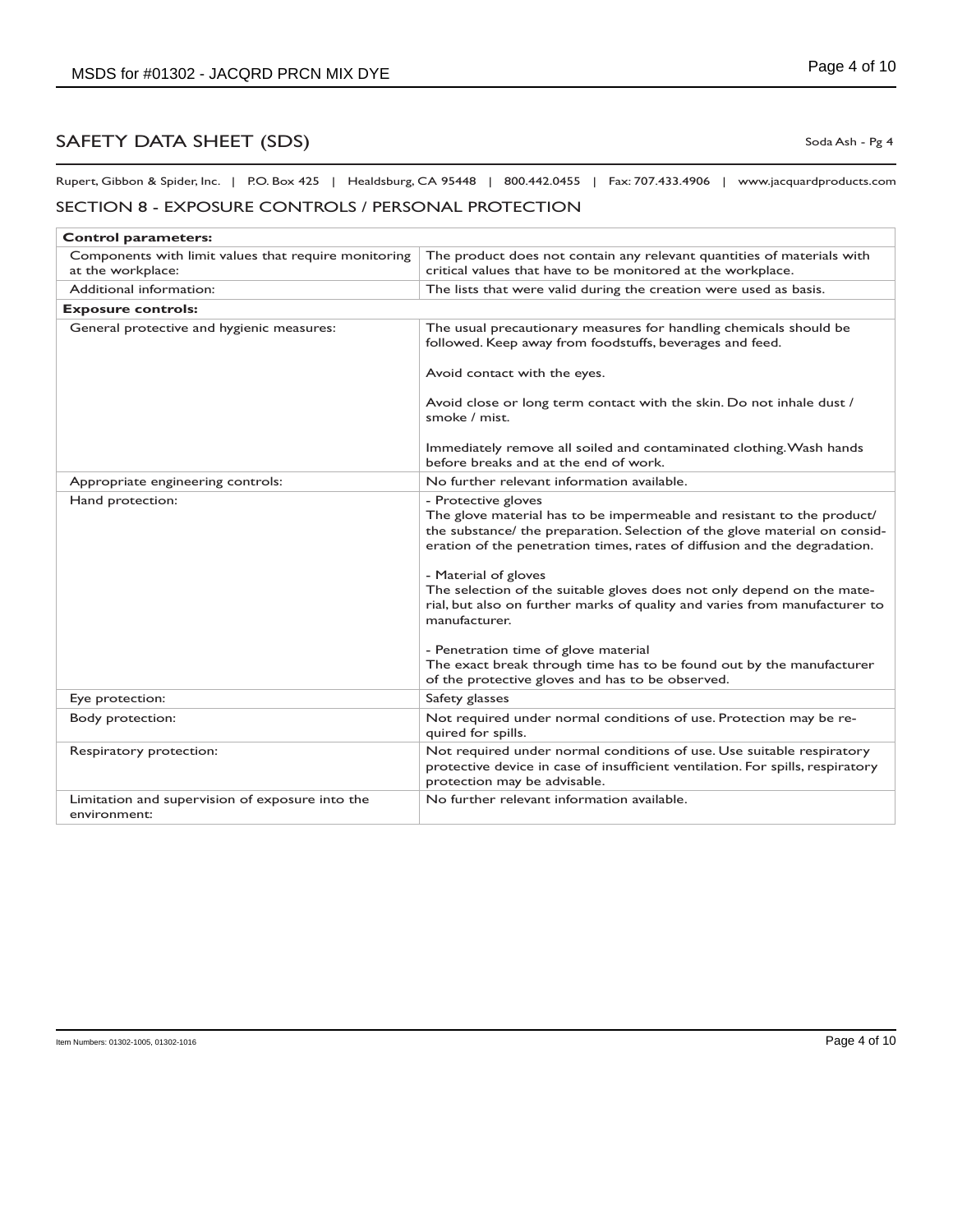Rupert, Gibbon & Spider, Inc. | P.O. Box 425 | Healdsburg, CA 95448 | 800.442.0455 | Fax: 707.433.4906 | www.jacquardproducts.com

## SECTION 9 - PHYSICAL AND CHEMICAL PROPERTIES

| <b>General information:</b>                             |                                                           |  |
|---------------------------------------------------------|-----------------------------------------------------------|--|
| Appearance and physical state:                          | Granulate                                                 |  |
| Color:                                                  | White                                                     |  |
| Type of Odor:                                           | Odorless                                                  |  |
| Odor threshold:                                         | Not determined.                                           |  |
| Important health, safety and environmental information: |                                                           |  |
| Melting Point/Melting range:                            | 851.1 °C (1564 °F)                                        |  |
| Boiling Point and Boiling Range:                        | Undetermined.                                             |  |
| Flammability Classification:                            | Product is not flammable.                                 |  |
| Flash Point:                                            | Not applicable.                                           |  |
| Auto-ignition Temperature:                              | Not determined.                                           |  |
| Decomposition Temperature:                              | Not determined.                                           |  |
| Danger of explosion:                                    | Product does not present an explosion hazard.             |  |
| Explosion Limits (lower/upper):                         | Not determined.                                           |  |
| Evaporation rate:                                       | Not applicable.                                           |  |
| Vapor Pressure:                                         | Not applicable.                                           |  |
| Partition Coefficient (n-octanol/water):                | Not determined.                                           |  |
| Density:                                                | At 20 °C (68 °F): 2.53 g/cm <sup>3</sup> (21.113 lbs/gal) |  |
| Relative density:                                       | Not determined.                                           |  |
| <b>Water Solubility:</b>                                | Soluble.                                                  |  |
| pH:                                                     | Value at 20 °C (68 °F): 11.3 - 11.6 (1% solution)         |  |
| Viscosity:                                              | Dynamic: Not applicable.                                  |  |
|                                                         | Kinematic: Not applicable.                                |  |
| Relative density:                                       | Not determined.                                           |  |
| Other information:                                      | No further relevant information available.                |  |

## SECTION 10 - STABILITY AND REACTIVITY

| Reactivity:                                     |                                                                                |
|-------------------------------------------------|--------------------------------------------------------------------------------|
| <b>Chemical Stability:</b>                      |                                                                                |
| Thermal decomposition/conditions to be avoided: | No decomposition is used and stored according to specifications.               |
| Possibility of hazardous reactions:             | Strong exothermic reaction with acids. Reacts with halogenated com-<br>pounds. |
| Incompatible materials:                         | No further relevant information available.                                     |
| Conditions to avoid:                            | Avoid acids.                                                                   |
| Hazardous decomposition products:               | Carbon monoxide and carbon dioxide                                             |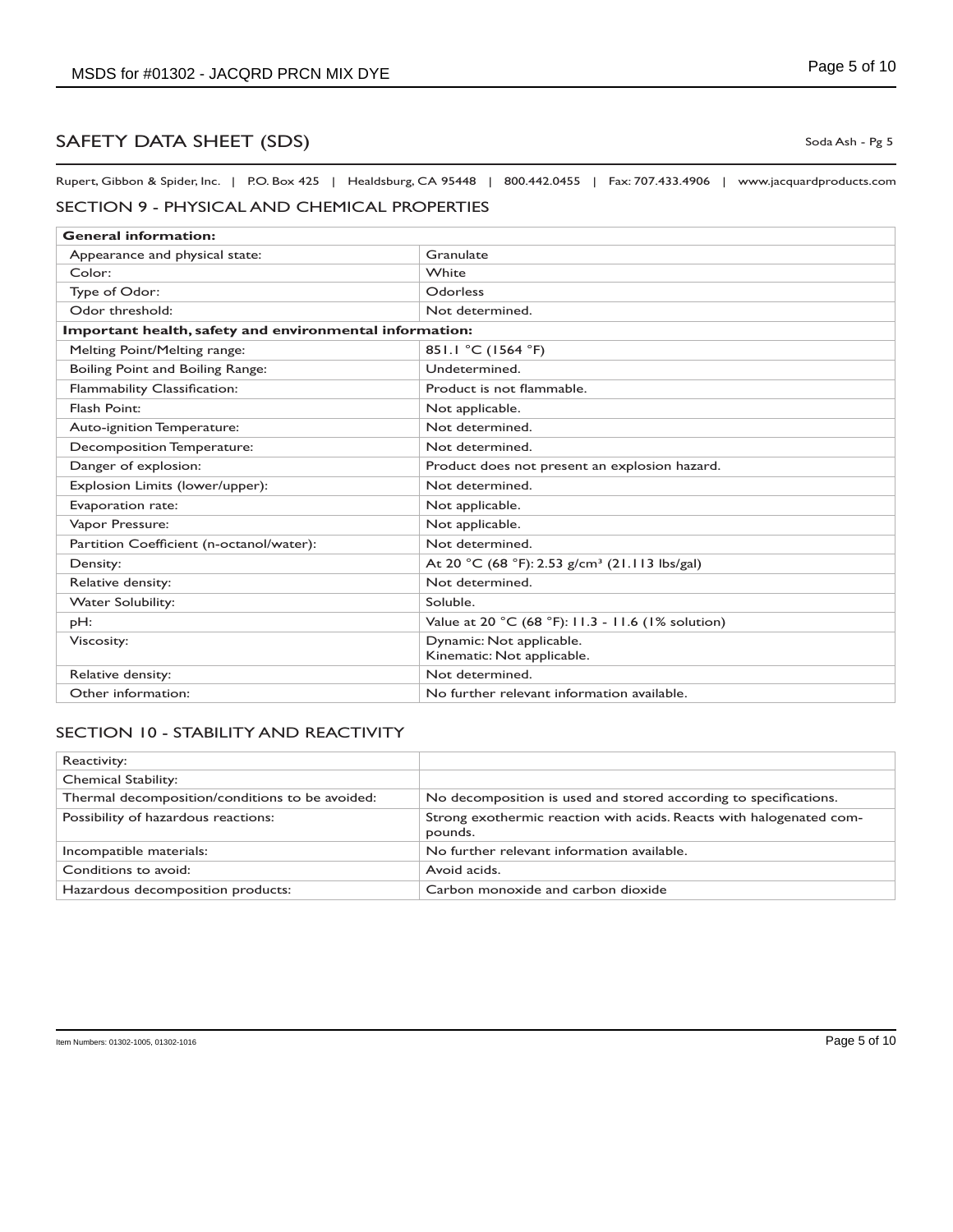Rupert, Gibbon & Spider, Inc. | P.O. Box 425 | Healdsburg, CA 95448 | 800.442.0455 | Fax: 707.433.4906 | www.jacquardproducts.com

#### SECTION 11 - TOXICOLOGICAL INFORMATION

| Information on toxicological effects:                                                |                                                                                                                               |  |
|--------------------------------------------------------------------------------------|-------------------------------------------------------------------------------------------------------------------------------|--|
| Acute toxicity (list all possible routes of exposure)<br><b>Acute Oral Toxicity:</b> | LD50 - 4,090 mg/kg (rat)                                                                                                      |  |
|                                                                                      |                                                                                                                               |  |
| Skin Corrosion/irritation:                                                           | Slight irritant effect on skin and mucous membranes.                                                                          |  |
| Serious Eye Damage / Eye Irritation:                                                 | Irritating effect.                                                                                                            |  |
| Respiratory or Skin Sensitization:                                                   | No sensitizing effects known.                                                                                                 |  |
| Subacute to chronic toxicity:                                                        | No further relevant information available.                                                                                    |  |
| Additional toxicological information:                                                | The product shows the following dangers according to internally ap-<br>proved calculation methods for preparations: irritant. |  |
| Carcinogenic categories:                                                             |                                                                                                                               |  |
| IARC (International Agency for Research on Cancer)                                   | Substance is not listed.                                                                                                      |  |
| NTP (National Toxicology Program)                                                    | Substance is not listed.                                                                                                      |  |
| OSHA-Ca (Occupational Safety & Health Administra-<br>tion)                           | Substance is not listed.                                                                                                      |  |
| Possible routes of exposure:                                                         | Inhalation, eye contact, skin contact.                                                                                        |  |
| Acute effects (Acute toxicity, irritation and<br>corrosivity):                       | Irritating to eyes.                                                                                                           |  |
| Repeated dose toxicity:                                                              | No further relevant information available.                                                                                    |  |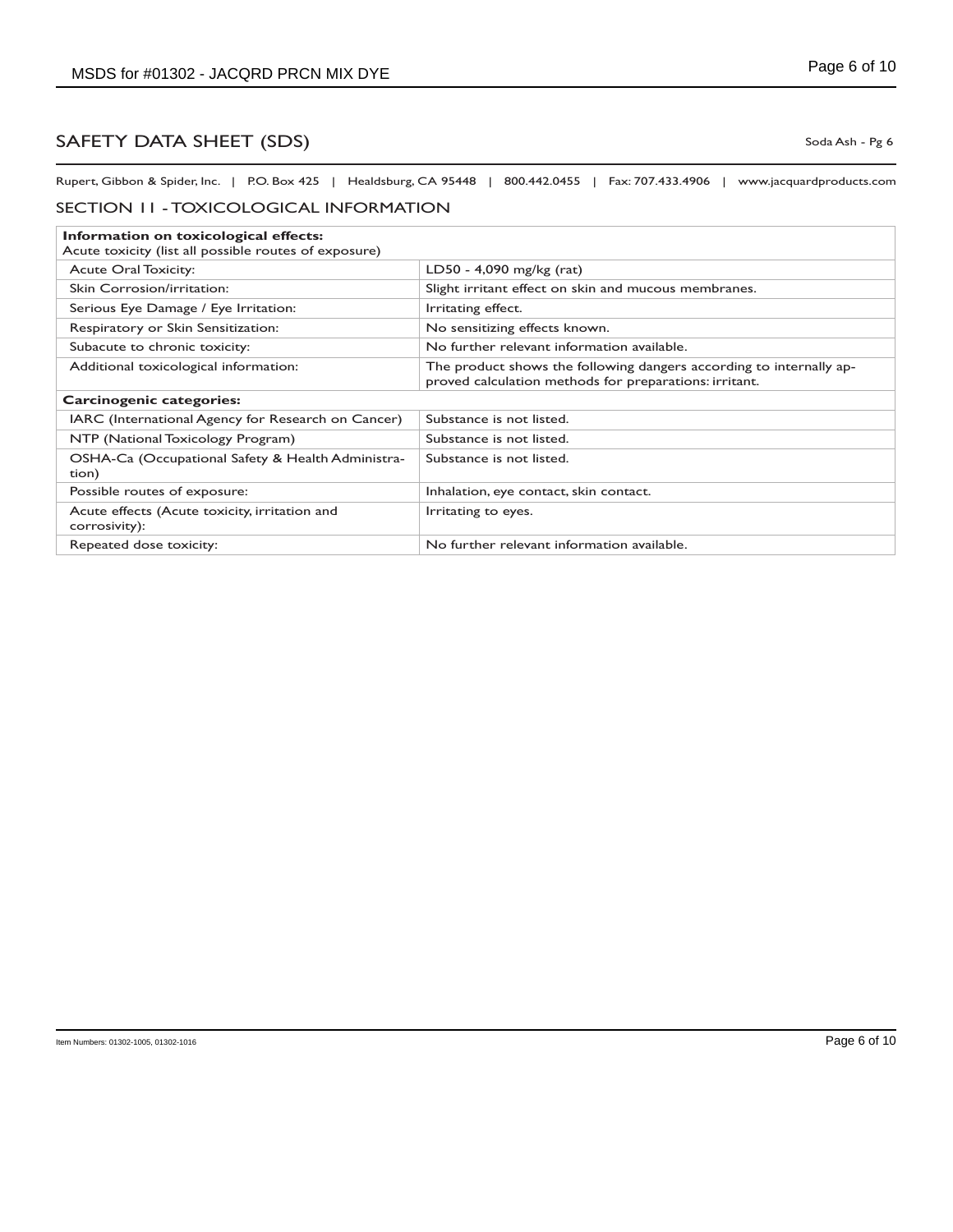Rupert, Gibbon & Spider, Inc. | P.O. Box 425 | Healdsburg, CA 95448 | 800.442.0455 | Fax: 707.433.4906 | www.jacquardproducts.com

#### SECTION 12 - ECOLOGICAL INFORMATION

| <b>Toxicity:</b>                    |                                                                                                                                                                                                                                                                                                                                                                                                                                                                                                                                           |
|-------------------------------------|-------------------------------------------------------------------------------------------------------------------------------------------------------------------------------------------------------------------------------------------------------------------------------------------------------------------------------------------------------------------------------------------------------------------------------------------------------------------------------------------------------------------------------------------|
| Aquatic toxicity:                   | No further relevant information available.                                                                                                                                                                                                                                                                                                                                                                                                                                                                                                |
| Persistence and degradability:      | No further relevant information available.                                                                                                                                                                                                                                                                                                                                                                                                                                                                                                |
| Bioaccumulative potential:          | No further relevant information available.                                                                                                                                                                                                                                                                                                                                                                                                                                                                                                |
| Mobility in soil:                   | No further relevant information available.                                                                                                                                                                                                                                                                                                                                                                                                                                                                                                |
| Ecotoxical effects:                 | After neutralization a reduction of the harming action may be recognized.                                                                                                                                                                                                                                                                                                                                                                                                                                                                 |
| General notes:                      | Water hazard class 1 (Assessment by list): slightly hazardous for water<br>Do not allow undiluted product or large quantities of it to reach ground<br>water, water course or sewage system.<br>Rinse off of bigger amounts into drains or the aquatic environment may<br>lead to increased pH-values. A high pH-value harms aquatic organisms. In<br>the dilution of the use-level the pH-value is considerably reduced, so that<br>after the use of the product the aqueous waste, emptied into drains, is<br>only low water-dangerous. |
| Results of PBT and vPvB assessment: | PBT: Not applicable.<br>vPvB: Not applicable.                                                                                                                                                                                                                                                                                                                                                                                                                                                                                             |
| Other adverse effects:              | No further relevant information available.                                                                                                                                                                                                                                                                                                                                                                                                                                                                                                |

#### SECTION 13 - DISPOSAL CONSIDERATIONS

| <b>Waste treatment methods:</b> |                                                                                                                                                                                                                                                                                                                                                                                                                                                                                                 |
|---------------------------------|-------------------------------------------------------------------------------------------------------------------------------------------------------------------------------------------------------------------------------------------------------------------------------------------------------------------------------------------------------------------------------------------------------------------------------------------------------------------------------------------------|
| Disposal:                       | Small amounts may be diluted with plenty of water and washed away. Dis-<br>pose of bigger amounts in accordance with Local Authority requirements.<br>The user of this material has the responsibility to dispose of unused ma-<br>terial, residues and containers in compliance with all relevant local, state<br>and federal laws and regulations regarding treatment, storage and dispos-<br>al for hazardous and nonhazardous wastes. Residual materials should be<br>treated as hazardous. |
| Uncleaned packagings:           | Disposal must be made according to official regulations.                                                                                                                                                                                                                                                                                                                                                                                                                                        |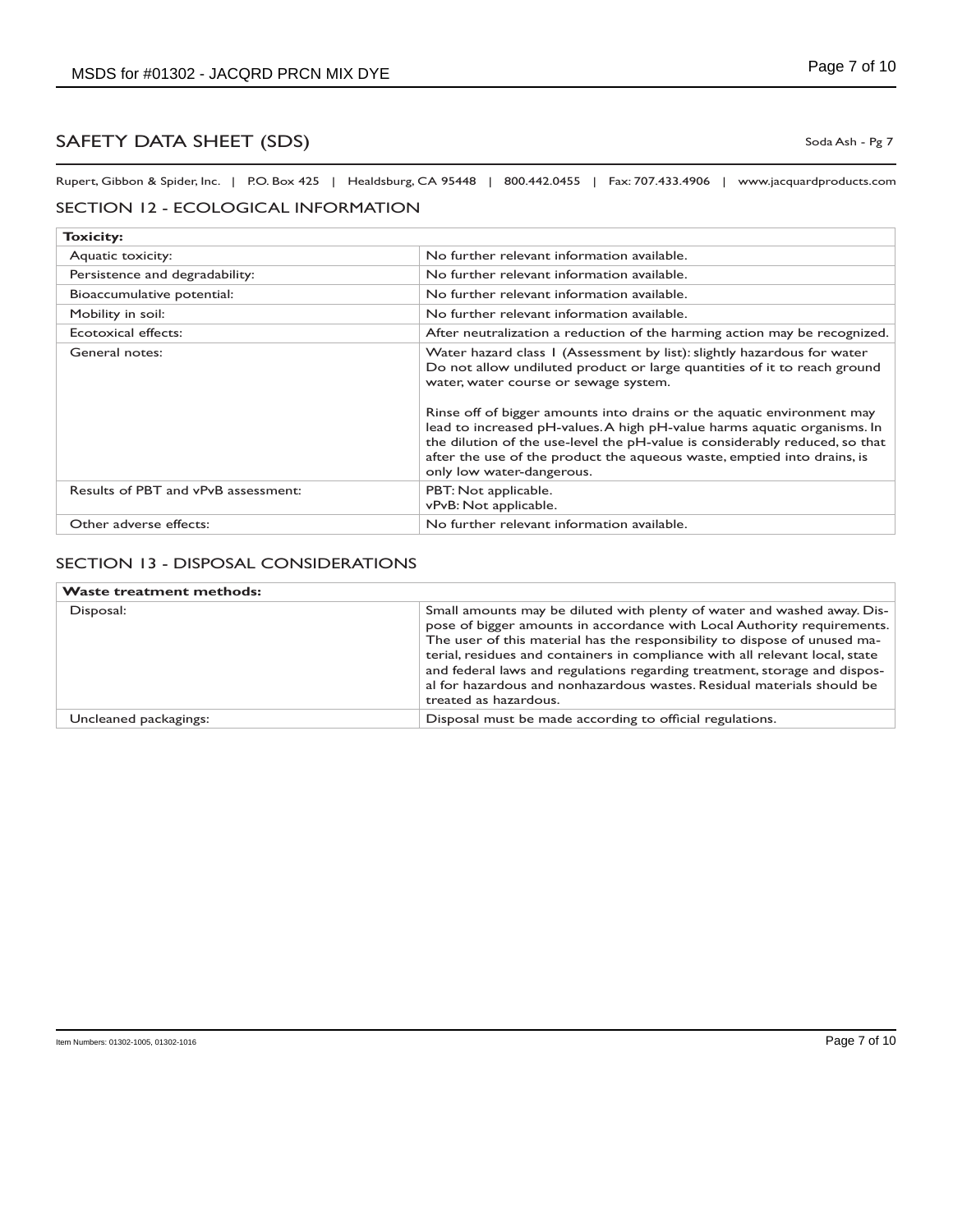Rupert, Gibbon & Spider, Inc. | P.O. Box 425 | Healdsburg, CA 95448 | 800.442.0455 | Fax: 707.433.4906 | www.jacquardproducts.com

## SECTION 14 - TRANSPORT INFORMATION

| UN-Number (DOT, ADN, IMDG, IATA):                                          | Not Regulated  |
|----------------------------------------------------------------------------|----------------|
| UN proper shipping name (DOT, ADN, IMDG, IATA):                            | Not Regulated  |
| Transport hazard class(es)<br>(DOT, ADR, ADN, IMDG, IATA):                 | Not Regulated  |
| Packing group (DOT, IMDG, IATA):                                           | Not Regulated  |
| Environmental hazards:                                                     | No.            |
| Marine pollutant:                                                          | No.            |
| Special precautions for user:                                              | Not applicable |
| Transport in bulk according to Annex II of<br>MARPOL73/78 and the IBC Code | Not applicable |
| UN "Model Regulation":                                                     | ---            |

#### SECTION 15 - REGULATORY INFORMATION

| Safety, health and environmental regulations/legislation specific for the substance or mixture: |                                                                                                                                                                                                              |  |
|-------------------------------------------------------------------------------------------------|--------------------------------------------------------------------------------------------------------------------------------------------------------------------------------------------------------------|--|
| Hazard categories                                                                               |                                                                                                                                                                                                              |  |
| United States (USA)                                                                             |                                                                                                                                                                                                              |  |
| <b>SARA Section 355</b><br>(Extremely hazardous substances):                                    | Substance is not listed.                                                                                                                                                                                     |  |
| <b>SARA Section 313</b><br>(Specific toxic chemical listings):                                  | Substance is not listed.                                                                                                                                                                                     |  |
| <b>TSCA (Toxic Substances Control Act):</b>                                                     | Substance is listed.                                                                                                                                                                                         |  |
| Proposition 65 (California) Chemicals known to<br>cause cancer:                                 | Substance is not listed.                                                                                                                                                                                     |  |
| Chemicals known to cause reproductive toxicity<br>for females:                                  | Substance is not listed.                                                                                                                                                                                     |  |
| Chemicals known to cause reproductive toxicity<br>for males:                                    | Substance is not listed.                                                                                                                                                                                     |  |
| Chemicals known to cause developmental toxicity:                                                | Substance is not listed.                                                                                                                                                                                     |  |
| EPA (Environmental Protection Agency):                                                          | Substance is not listed.                                                                                                                                                                                     |  |
| IARC (International Agency for Research on<br>Cancer):                                          | Substance is not listed.                                                                                                                                                                                     |  |
| TLV (Threshold Limit Value established by ACGIH)                                                | Substance is not listed.                                                                                                                                                                                     |  |
| NIOSH-Ca (National Institute for Occupational<br>Safety and Health):                            | Substance is not listed.                                                                                                                                                                                     |  |
| Other regulations, limitations and prohibitive<br>regulations:                                  | This product has been classified in accordance with hazard criteria of the<br>Controlled Products Regulations and the SDS contains all the informa-<br>tion required by the Controlled Products Regulations. |  |
| Chemical safety assessment:                                                                     | A Chemical Safety Assessment has not been carried out.                                                                                                                                                       |  |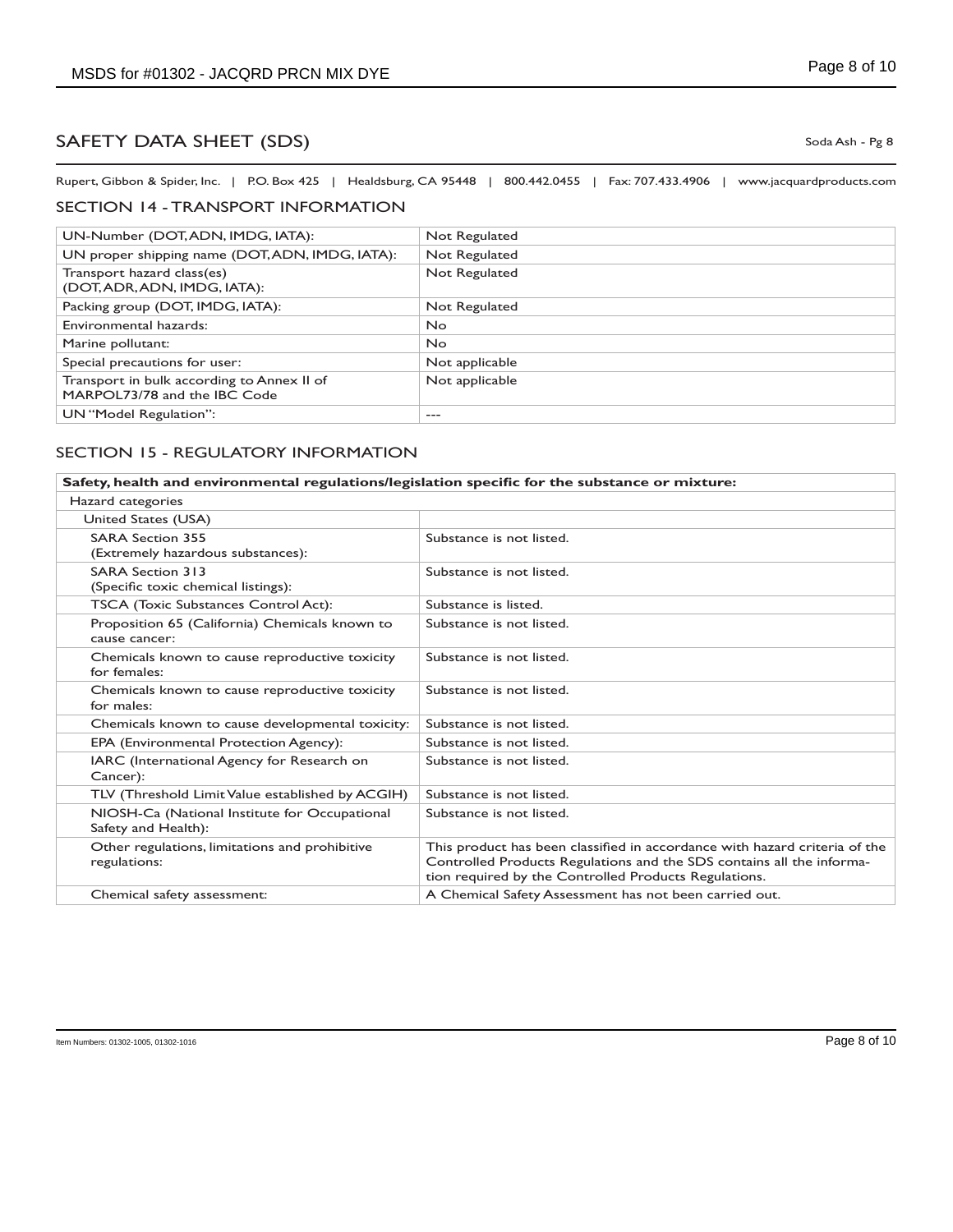Rupert, Gibbon & Spider, Inc. | P.O. Box 425 | Healdsburg, CA 95448 | 800.442.0455 | Fax: 707.433.4906 | www.jacquardproducts.com

#### SECTION 16 - OTHER INFORMATION

| <b>HMIS Hazard ID:</b>                                                                                |  |  |
|-------------------------------------------------------------------------------------------------------|--|--|
| Health:                                                                                               |  |  |
| Flammability:                                                                                         |  |  |
| Reactivity:                                                                                           |  |  |
| Hazard rating: 0 - Minimal; 1 - Slight; 2 - Moderate; 3 - Serious; 4 - Severe; *Chronic health effect |  |  |

#### **Disclaimer:**

The information contained in this SDS is based on data from sources considered to be reliable but Rupert, Gibbon & Spider, Inc. does not guarantee the accuracy or completeness thereof. Rupert, Gibbon & Spider, Inc. urges each customer or recipient of this SDS to study it carefully to become aware of and understand the hazards associated with this product. The reader should consider consulting reference works or individuals who are experts in ventilation, toxicology or fire and understand the data in this SDS.

#### **Revision Date: 06/12/2018**

| <b>National Chemical Inventories:</b>                                                                 |                   |
|-------------------------------------------------------------------------------------------------------|-------------------|
| All components of this product are listed on the following chemical substance inventories: TSCA (USA) |                   |
| <b>DSL</b>                                                                                            | (Canada)          |
| <b>EINECS</b>                                                                                         | (Europe)          |
| <b>ENCS</b>                                                                                           | (Japan) ECL       |
|                                                                                                       | (Korea)           |
| <b>AICS</b>                                                                                           | (Australia) NZIoC |
|                                                                                                       | (New Zealand)     |
| <b>PICCS</b>                                                                                          | (Philippines)     |
| <b>IECSC</b>                                                                                          | (China)           |